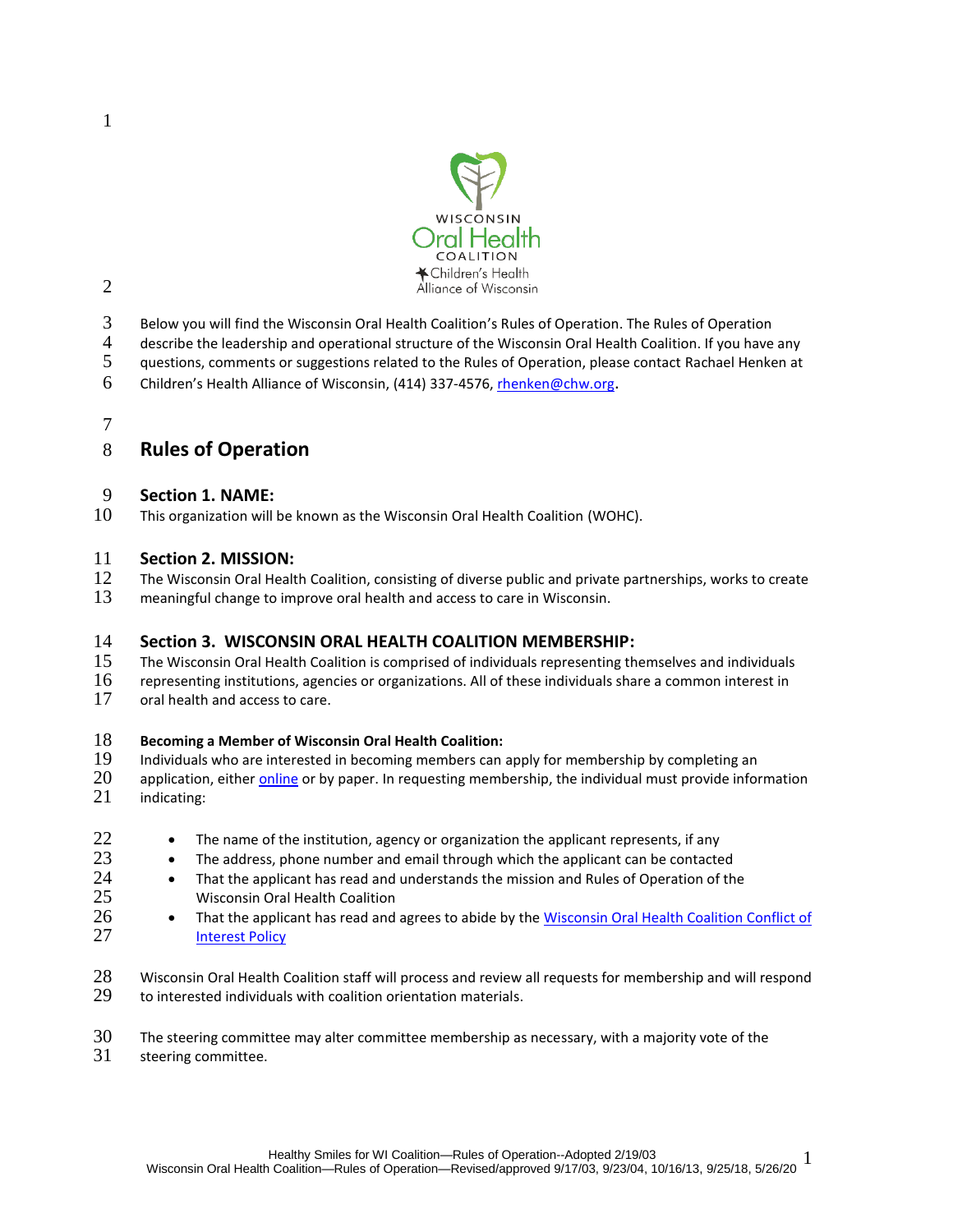## 32 **Wisconsin Oral Health Coalition Membership Dues:**

- 33 The Wisconsin Oral Health Coalition does not charge membership dues although contributions are
- encouraged.

#### 35 **Section 4. STEERING COMMITTEE:**

36 The steering committee will manage overall planning and organizational policy setting for the Wisconsin<br>37 Oral Health Coalition. Oral Health Coalition.

## 38 **Steering Committee Membership and Elections:**

- 39 The steering committee's membership will consist of, at a minimum, one representative from each of the 40 following categories: dentist, dental student, dental hygiens, dental hygiene student, public health.
- 40 following categories: dentist, dental student, dental hygienist, dental hygiene student, public health,
- 41 dental hygiene education, dental education, advocacy, parent/consumer, community dental health clinics,<br>42 funding, legislation, medical care and social services. All of the steering committee members, as
- 42 funding, legislation, medical care and social services. All of the steering committee members, as<br>43 mentioned above, must be/become members of the Wisconsin Oral Health Coalition. The size of
- 43 mentioned above, must be/become members of the Wisconsin Oral Health Coalition. The size of the
- 44 steering committee shall not be less than seven (7), not including non-voting observers such as Wisconsin
- 45 Oral Health Coalition staff members, ex-officio members and invited advisors. The steering committee
- 46 shall consist of no greater than 25 members.
- 47 At its own discretion, the steering committee may invite advisors to attend meetings. These advisors are
- 48 not members of the steering committee and will not have any rights or responsibilities associated with
- 49 being a steering committee member.

#### 50 **Steering Committee Membership Terms:**

51 Steering committee members serve for two years, except the positions of Fund Development, Public<br>52 Health. Prevention/Health Promotion. Dental Student and Dental Hygiene Student. After serving in a

- 52 Health, Prevention/Health Promotion, Dental Student and Dental Hygiene Student. After serving in a<br>53 Fiven position for two years, the steering committee member is eligible for reelection. There is a two
- 53 given position for two years, the steering committee member is eligible for reelection. There is a two
- 54 consecutive term limit for steering committee members. This rule does not apply to chair positions. A<br>55 person who has served as vice-chair or chair may serve on the steering committee for three consecution
- 55 person who has served as vice-chair or chair may serve on the steering committee for three consecutive<br>56 terms.
- terms.
- 57 Steering committee members serving in the Fund Development, Public Health and Prevention/Health
- 58 Promotions positions do not have term limits. Steering committee members serving in the dental student<br>59 position will have a term limit of one year and are eligible for reelection, if he or she will remain a student
- position will have a term limit of one year and are eligible for reelection, if he or she will remain a student
- 60 for the totality of the upcoming year. Steering committee members serving in the dental hygiene student
- 61 position will have a term limit of one year and are not eligible for reelection.

### 62 **Student Steering Committee Positions:**

- 63 The dental student position will be held by a Marquette University School of Dentistry student. Marquette
- 64 University School of Dentistry will share the application with students. Preference will be given to second
- $65$  and third year dental students. The dental hygiene student position will be held by a student at one of the
- 66 eight dental hygiene schools in Wisconsin. An application will be sent to all dental hygiene schools.
- 67 Preference will be given to second year dental hygiene students.

### 68 **Steering Committee Representative Vacancies:**

- 69 The Wisconsin Oral Health Coalition membership will be informed of all steering committee vacancies.
- 
- 70 Any Wisconsin Oral Health Coalition member can apply for membership to the steering committee by<br>71 Submitting a statement of intent and a short biography to the chair of the steering committee. Steerin submitting a statement of intent and a short biography to the chair of the steering committee. Steering
- 72 committee members can recommend an individual member of the Wisconsin Oral Health Coalition to fill
- 73 vacant positions on the steering committee.

#### 74 **Steering Committee Member Resignation or Removal:**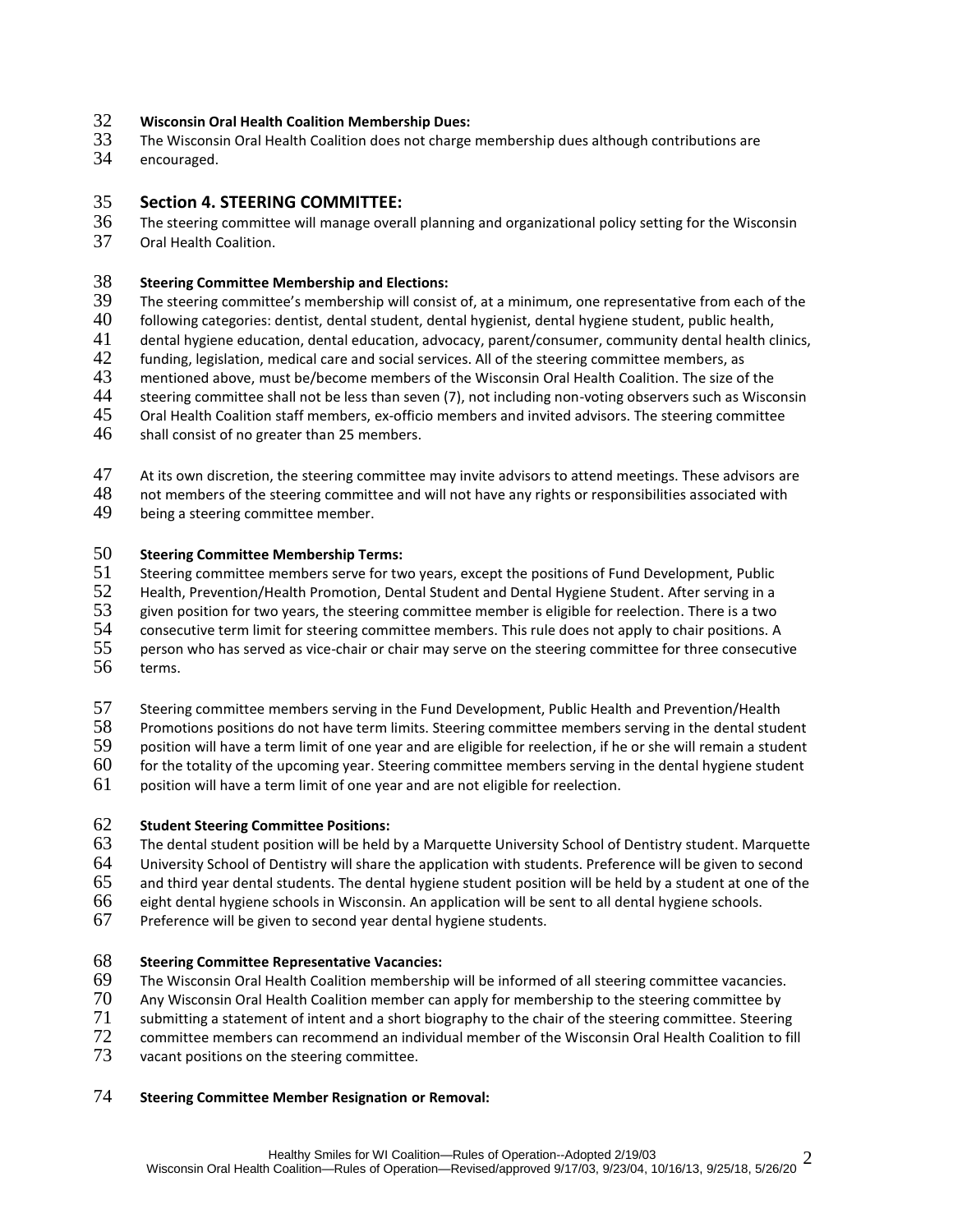- 75 When a steering committee member is unable to complete their term, a letter of resignation should be
- 76 provided to the committee chairperson so that the committee is aware of the upcoming vacancy.<br>77 Similarly, Wisconsin Oral Health Coalition staff reserves the right to remove inactive members fror
- Similarly, Wisconsin Oral Health Coalition staff reserves the right to remove inactive members from the
- 78 steering committee if a member has missed more than 50% of scheduled steering committee meetings.
- 79

### 80 **Steering Committee Member Responsibilities:**

- 81 The steering committee sets administrative policies and oversees the general planning for the Wisconsin
- 82 Oral Health Coalition. Its responsibilities include, but are not limited to:
- 83 Approving the formation of workgroups
- 84 Establishing regulations for the administration and operation of the Wisconsin Oral Health 85 Coalition
- 86 Approving the use of the Wisconsin Oral Health Coalition name and logo
- 87 Approving fund-generating activities
- 88 Approving the annual budget
- 89 Approving staff-related activities
- 90 Electing a chairperson and vice-chairperson
- 91 Planning the agenda and activities for the annual meeting
- 92 Policy development and approval
- 93 Strategic planning
- 94 Giving overall direction to Wisconsin Oral Health Coalition efforts and activities
- 95 **•** Guiding Wisconsin Oral Health Coalition priorities
- 96 Reporting all coalition activities to the membership at annual meeting

## 97 **Steering Committee Leadership:**

98 The chairperson of the steering committee will serve as the Chair of the Wisconsin Oral Health Coalition.<br>99 The chairperson will be elected every two years by a majority vote of the steering committee. The

- 99 The chairperson will be elected every two years by a majority vote of the steering committee. The 100 chairperson term will be for two vears and may be renewed for a second two vear term by majorit
- $100$  chairperson term will be for two years and may be renewed for a second two year term by majority vote  $101$  of the steering committee and will
- of the steering committee. The chair will preside at all meetings of the steering committee and will
- 102 facilitate the annual meeting.
- 103 The Vice-Chairperson of the Steering Committee will serve as the vice-Chair of the Wisconsin Oral Health
- $104$  Coalition. The vice-Chairperson will be elected every two years by a majority vote of the steering  $105$  committee. The vice-Chairperson term will be for two vears with the option to renew for an addit
- committee. The vice-Chairperson term will be for two years with the option to renew for an additional
- 106 two years, if the Chairperson serves a second term. It is the intent that the vice-Chairperson will then
- 107 transition into the chairperson role for a two-year term which may be renewed for a second two-year<br>108 term by maiority vote of the steering committee.
- term by majority vote of the steering committee.
- 109 Only current members of the steering committee will be eligible to be elected as chairperson or vice-<br>110 Chairperson. Chairperson.
- 111 On behalf of the Wisconsin Oral Health Coalition steering committee, Children's Health Alliance of
- 112 Wisconsin staff will fulfill the following responsibilities:
- 113 Manage membership database
- 114 Record and maintain meeting minutes
- 115 Provide public relations services
- 116 Fundraise and manage the budget
- 117 Coordinate steering committee meetings
- 118 Coordinate the annual meeting
- 119 Coordinate legislative activity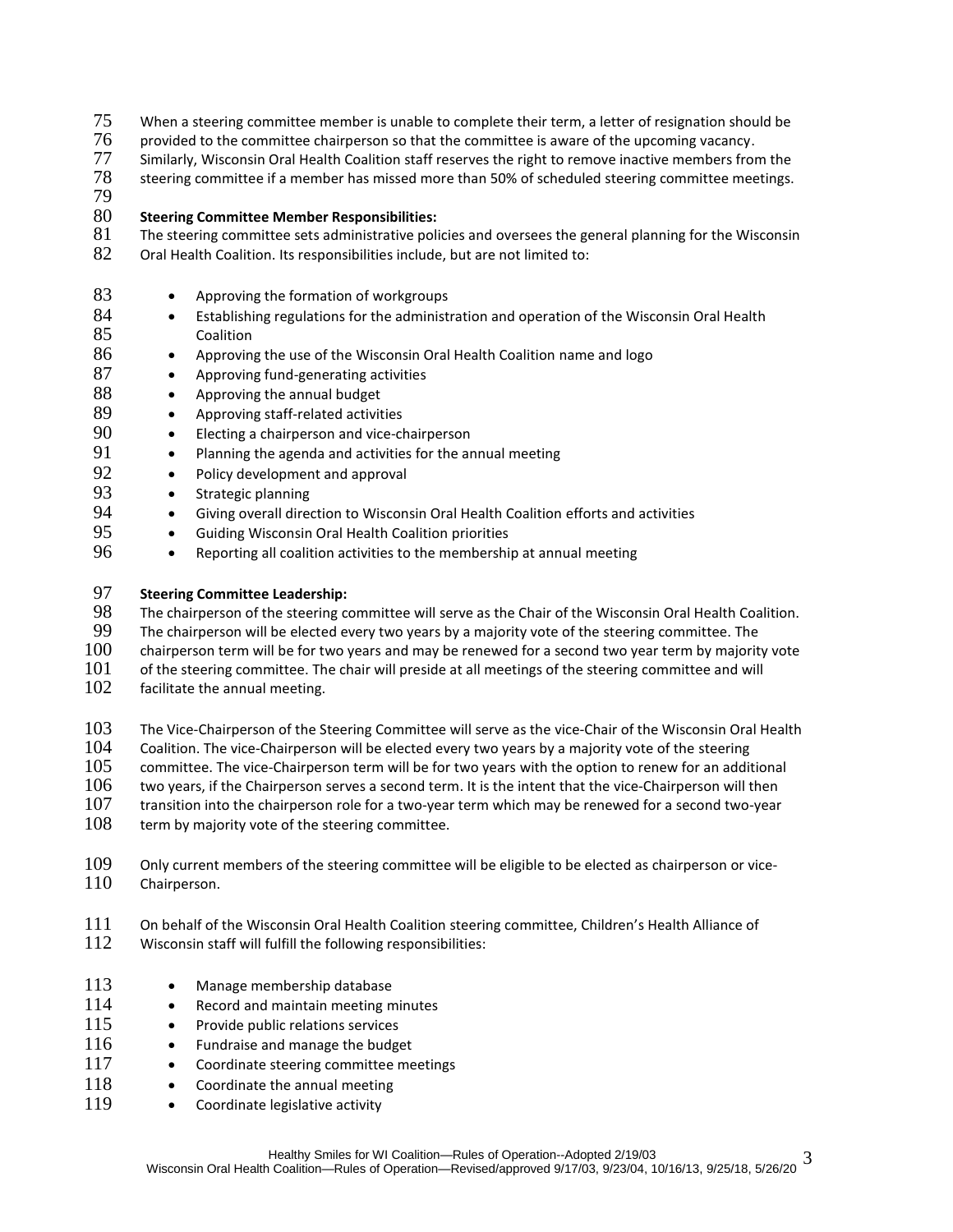- 120 Maintain regular communication with members
- 121 At the steering committee's discretion, it may assign other members to coordinate other key functions of
- 122 the Wisconsin Oral Health Coalition.

### 123 **Steering Committee Meetings:**

- 124 The steering committee will meet a minimum of four times each year. Special meetings of the steering<br>125 committee may be called at any time by the chairperson or at the request of a majority of members of t
- committee may be called at any time by the chairperson or at the request of a majority of members of the
- $126$  steering committee. The chairperson or vice-chairperson will preside at all meetings of the steering
- 127 committee unless the chairperson designates someone else on the steering committee to serve as the
- 128 facilitator. Agendas and other meeting information are issued via email to steering committee members 129 at least 3 davs prior to meetings. at least 3 days prior to meetings.
- 
- 130 **Steering Committee Quorum:**<br>131 For the purposes of voting, the For the purposes of voting, the presence in-person or via conference call of 51% of the voting-eligible
- 132 steering committee membership will constitute a quorum at any given steering committee meeting.. The 133 chair reserves the right to reschedule meetings that do not meet quorum.
- chair reserves the right to reschedule meetings that do not meet quorum.

## 134 **Steering Committee Voting:**

- 135 Decisions will be made by consensus when possible. In the event of inability to reach consensus, the
- 136 majority vote of the voting-eligible steering committee members attending a meeting will be the action of
- 137 the committee. Proxy voting will be permitted only when the proposed action has been presented to the 138 steering committee prior to the meeting.
- steering committee prior to the meeting.

## 139 **Steering Committee Staff:**

- The Wisconsin Oral Health Coalition staff members will serve as non-voting ex-officio members of the
- 141 steering committee.

## **142 Section 5. WORKGROUP FORMATION:**<br>143 In this section, the term workgroup is used in si

- 143 In this section, the term workgroup is used in similar context as the term Ad Hoc. The formation of 144 vorkgroups may be initiated by the steering committee or any other group and must be approved
- workgroups may be initiated by the steering committee or any other group and must be approved by the
- 145 steering committee. Preferred workgroup size is 5 members; however, workgroups can be formed with
- 146 fewer members.

## 147 **Workgroup Membership:**

- 148 Any Wisconsin Oral Health Coalition member may participate in a workgroup. It is the responsibility of the
- 149 workgroup to inform the steering committee which members are active participants in the workgroup.
- 150 General members may also participate in workgroups by contacting WOHC staff.

## 151 **Workgroup Responsibilities:**

- 152 Each workgroup is responsible for:
- 153 Developing a plan of activities
- 154 Implementing the planned activities
- 155 Reporting progress at general membership meetings
- 156 Submitting regular notices and updates to the steering committee
- 157 Obtaining approval from steering committee at large if needed

### 158 **Workgroup Leadership:**

- 159 The steering committee will confirm the workgroup chair elected by the workgroup for each of the 160 workgroups formed.
- workgroups formed.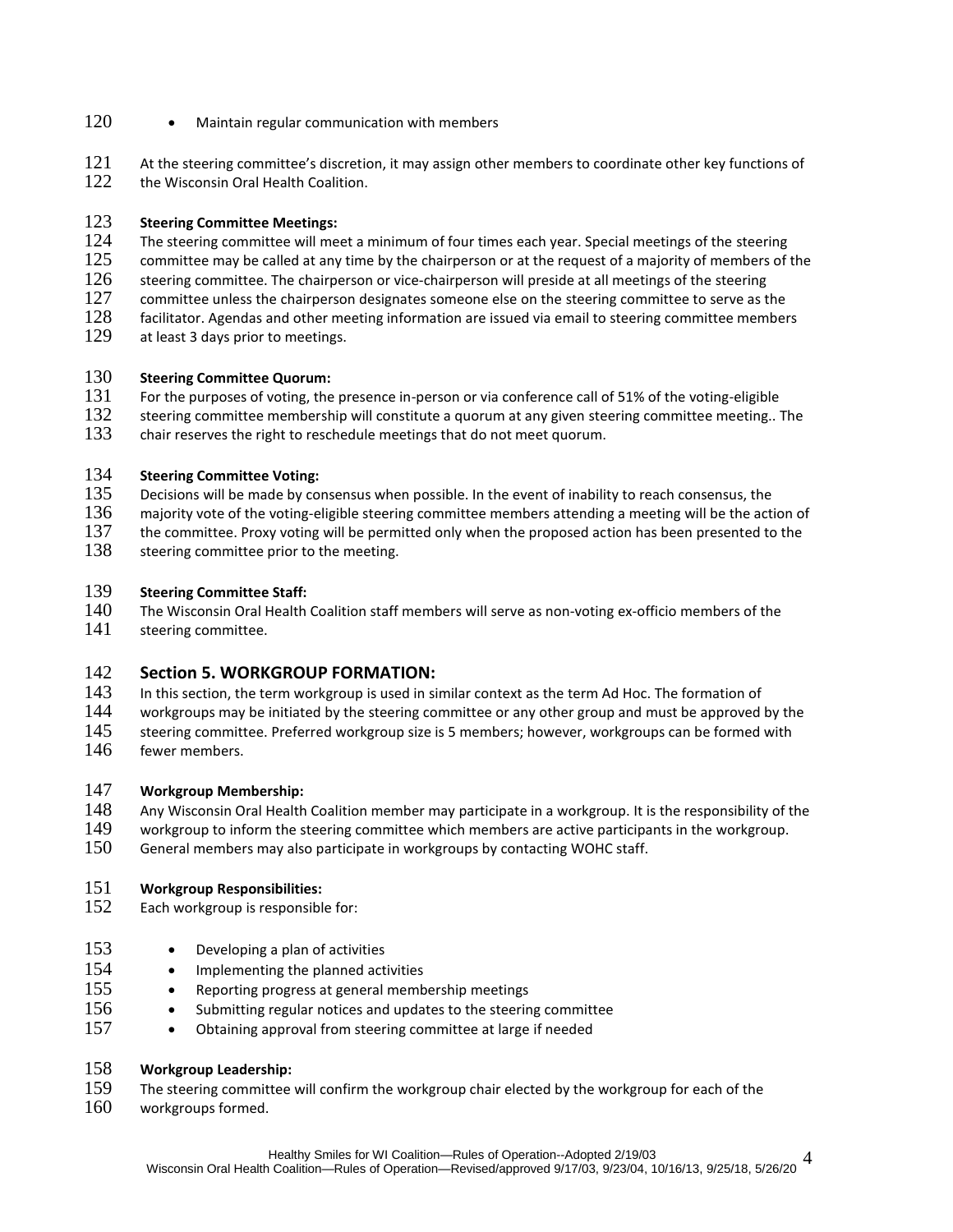#### 161 **Workgroup Accountability:**

- 162 All workgroups, whether standing or ad hoc, are accountable to the steering committee and ultimately, to 163<br>163 the general membership.
- the general membership.

## 164 **Workgroup Vacancies:**

- 165 When a vacancy occurs in positions of committee chair, the standing committee must replace the
- $166$  individual in the vacant position within 60 days.

### 167 **Workgroup Meetings;**

- 168 Workgroups will hold meetings, with the frequency and location determined by each committee. Notices 169<br>169 for these meetings will be sent to all members of each committee via email. Minutes of the committee
- for these meetings will be sent to all members of each committee via email. Minutes of the committee
- 170 meetings must be kept and sent to the Wisconsin Oral Health Coalition staff for the official records of the
- 171 Wisconsin Oral Health Coalition.

### 172 **Workgroup Decision Making:**

- $173$  Each workgroup is authorized to establish its own methods for and rules of decision-making. Standing
- 174 committees are welcome to use the consensus or quorum and majority rules designated for the steering 175 committee, but they are not required to do so.

# 176 **Section 6. GENERAL MEMBERSHIP ANNUAL MEETINGS:**<br>177 The Wisconsin Oral Health Coalition will conduct one general memb

- The Wisconsin Oral Health Coalition will conduct one general membership meeting called the Wisconsin
- 178 Oral Health Conference. The meeting will include updates and information sharing among the general 179 membership.

### 180 **General Membership Meeting Notice:**

181 Notices for these meetings will be sent to all members no less than 21 days prior to the meeting.

## 182 **General Membership Meeting Agenda:**

- 183 Creating the agenda for the annual meeting will be the responsibility of the steering committee. All general membership meetings will include progress reports from the workgroups.
- general membership meetings will include progress reports from the workgroups.

## 185 **General Membership Meeting Recording:**

- 186 Wisconsin Oral Health Coalition staff will be responsible for keeping records of the General Membership
- 187 Meeting and for disseminating general membership meeting proceedings.

## 188 **Section 7. REPRESENTING THE WISCONSIN ORAL HEALTH COALITION:**

- 189 It is the responsibility of the Wisconsin Oral Health Coalition chairperson, or chairperson designee, to
- 190 speak on behalf of and distribute written information about the Wisconsin Oral Health Coalition to the
- 191 press, government officials and to any other person seeking information about the Wisconsin Oral Health
- 192 Coalition for official and/or public purposes. No member shall speak on behalf of the Wisconsin Oral<br>193 Health Coalition without prior approval from the chairperson.
- Health Coalition without prior approval from the chairperson.

# **194 Section 8. AMENDMENTS TO THE RULES OF OPERATION:**<br>195 Recommendations for amendments to the Rules of Operation may ari

- 195 Recommendations for amendments to the Rules of Operation may arise from the steering committee or<br>196 from a maiority vote at the General Membership Meeting. Such recommendations will be distributed to
- 196 from a majority vote at the General Membership Meeting. Such recommendations will be distributed to 197 the general membership 21 days prior to General Membership Burging Membership 21 days prior to General Membership
- the general membership 21 days prior to General Membership Meeting for review and comment before
- 198 final vote by the steering committee. Any approved changes become effective immediately.

# **199 Section 9. EFFECTIVE DATE OF RULES OF OPERATION:**<br>200 The Wisconsin Oral Health Coalition Rules of Operation were app

The Wisconsin Oral Health Coalition Rules of Operation were approved and adopted on February 19,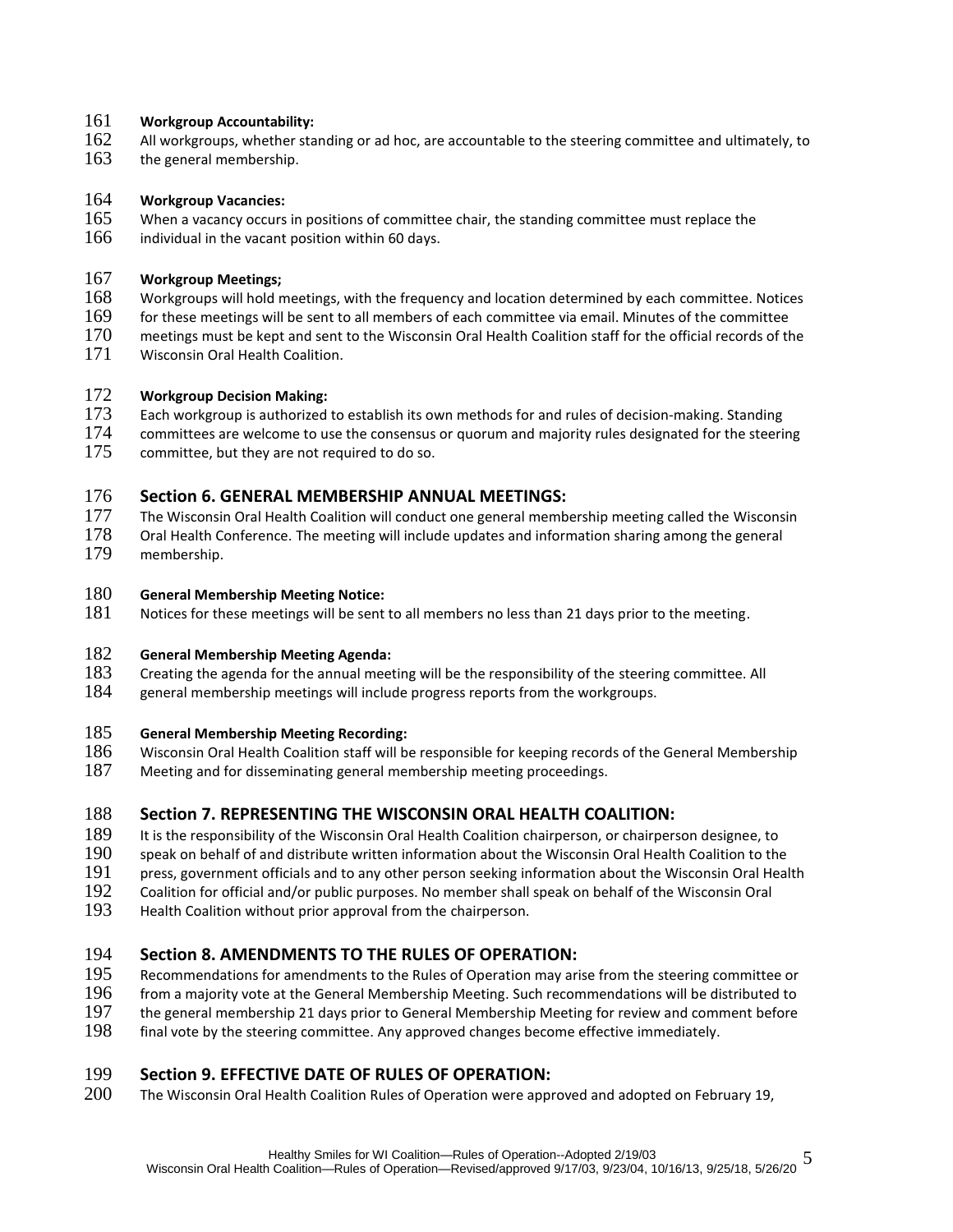201 2003. The Rules of Operation may be reviewed and revised as recommended by the Wisconsin Oral<br>202 Health Coalition steering committee in accordance with the most current adopted Rules of Operation

Health Coalition steering committee in accordance with the most current adopted Rules of Operation.

## **Section 10. POLICY STATEMENTS:**

| 204                      |                                                                                                                            | <b>Policy Statement #1</b>                                                                                                                                                                                                                                                                                                                                                |
|--------------------------|----------------------------------------------------------------------------------------------------------------------------|---------------------------------------------------------------------------------------------------------------------------------------------------------------------------------------------------------------------------------------------------------------------------------------------------------------------------------------------------------------------------|
| 205                      |                                                                                                                            | <b>Committee Meeting Attendance</b>                                                                                                                                                                                                                                                                                                                                       |
| 206                      |                                                                                                                            | Policy #1 Approved 4-09-03                                                                                                                                                                                                                                                                                                                                                |
| 207                      |                                                                                                                            |                                                                                                                                                                                                                                                                                                                                                                           |
| 208<br>209<br>210<br>211 |                                                                                                                            | As an active member of the Coalition, and as a member of a committee, the member is expected to<br>attend a minimum of 50% of the committee meetings, either in person or via conference call.<br>Commenting to the committee chair regarding the agenda or sending proxy votes on issues identified in<br>the meeting agenda will fulfill the meeting attendance policy. |
| 212                      |                                                                                                                            |                                                                                                                                                                                                                                                                                                                                                                           |
| 213<br>214               |                                                                                                                            | In the event of member inability to fulfill active membership, it is requested that the member resign their                                                                                                                                                                                                                                                               |
| 215                      |                                                                                                                            | membership from the committee.                                                                                                                                                                                                                                                                                                                                            |
| 216<br>217               |                                                                                                                            | The steering committee chair will contact the committee member to clarify the membership intent, if the<br>member does not contact the steering committee chair.                                                                                                                                                                                                          |
| 218                      |                                                                                                                            |                                                                                                                                                                                                                                                                                                                                                                           |
| 219                      |                                                                                                                            |                                                                                                                                                                                                                                                                                                                                                                           |
| 220                      |                                                                                                                            | <b>Policy Statement #2-</b>                                                                                                                                                                                                                                                                                                                                               |
| 221                      |                                                                                                                            | <b>Procedure for Establishing Coalition Policy Statements</b>                                                                                                                                                                                                                                                                                                             |
| 222                      |                                                                                                                            | Policy #2 approved 4-29-03                                                                                                                                                                                                                                                                                                                                                |
| 223                      |                                                                                                                            | Revision approved 9-23-04                                                                                                                                                                                                                                                                                                                                                 |
| 224                      |                                                                                                                            | Revision approved 9-15-05                                                                                                                                                                                                                                                                                                                                                 |
| 225                      |                                                                                                                            | The Coalition exists to educate and advocate for improved oral health for all Wisconsin citizens and will                                                                                                                                                                                                                                                                 |
| 226                      |                                                                                                                            | recommend changes and program improvements to fulfill its mission:                                                                                                                                                                                                                                                                                                        |
| 227                      |                                                                                                                            |                                                                                                                                                                                                                                                                                                                                                                           |
| 228                      |                                                                                                                            | "The Coalition, consisting of diverse public and private partnerships, works to create meaningful change                                                                                                                                                                                                                                                                  |
| 229                      |                                                                                                                            | to improve oral health and access to care in Wisconsin."                                                                                                                                                                                                                                                                                                                  |
| 230                      |                                                                                                                            |                                                                                                                                                                                                                                                                                                                                                                           |
| 231                      |                                                                                                                            |                                                                                                                                                                                                                                                                                                                                                                           |
|                          | The following procedure will be used to establish policy statements that represent the Wisconsin Oral<br>Health Coalition. |                                                                                                                                                                                                                                                                                                                                                                           |
| 232                      |                                                                                                                            |                                                                                                                                                                                                                                                                                                                                                                           |
| 233                      |                                                                                                                            |                                                                                                                                                                                                                                                                                                                                                                           |
| 234                      | 1.                                                                                                                         | The Coalition member interested in seeing an improvement in a particular policy or programmatic                                                                                                                                                                                                                                                                           |
| 235                      |                                                                                                                            | issue will provide a written description of the issue to the steering committee chair in order for                                                                                                                                                                                                                                                                        |
| 236                      |                                                                                                                            | the issue to be considered. The chair will then include the issue on the next steering committee                                                                                                                                                                                                                                                                          |
| 237                      |                                                                                                                            | meeting agenda.                                                                                                                                                                                                                                                                                                                                                           |
| 238                      |                                                                                                                            |                                                                                                                                                                                                                                                                                                                                                                           |
| 239                      | 2.                                                                                                                         | After discussion, the steering committee chair will recommend that the issue be considered by the                                                                                                                                                                                                                                                                         |
| 240                      |                                                                                                                            | steering committee in its current form. Approval by a majority of the steering committee                                                                                                                                                                                                                                                                                  |
| 241                      |                                                                                                                            | members will establish the issue as Wisconsin Oral Health Coalition policy effective that same                                                                                                                                                                                                                                                                            |
| 242                      |                                                                                                                            | day.                                                                                                                                                                                                                                                                                                                                                                      |
| 243                      |                                                                                                                            |                                                                                                                                                                                                                                                                                                                                                                           |
| 244                      | 3.                                                                                                                         | The steering committee, acting in good faith, will report new policy statements to the general                                                                                                                                                                                                                                                                            |
| 245                      |                                                                                                                            |                                                                                                                                                                                                                                                                                                                                                                           |
| 246                      |                                                                                                                            | membership coalition at the General Membership Annual Meeting.                                                                                                                                                                                                                                                                                                            |
|                          |                                                                                                                            |                                                                                                                                                                                                                                                                                                                                                                           |
| 247                      | 4.                                                                                                                         | Coalition members are encouraged to use the information provided by the coalition to advance                                                                                                                                                                                                                                                                              |
| 248                      |                                                                                                                            | their efforts to improve the delivery of oral health services throughout Wisconsin.                                                                                                                                                                                                                                                                                       |
| 249                      |                                                                                                                            |                                                                                                                                                                                                                                                                                                                                                                           |
| 250                      |                                                                                                                            |                                                                                                                                                                                                                                                                                                                                                                           |